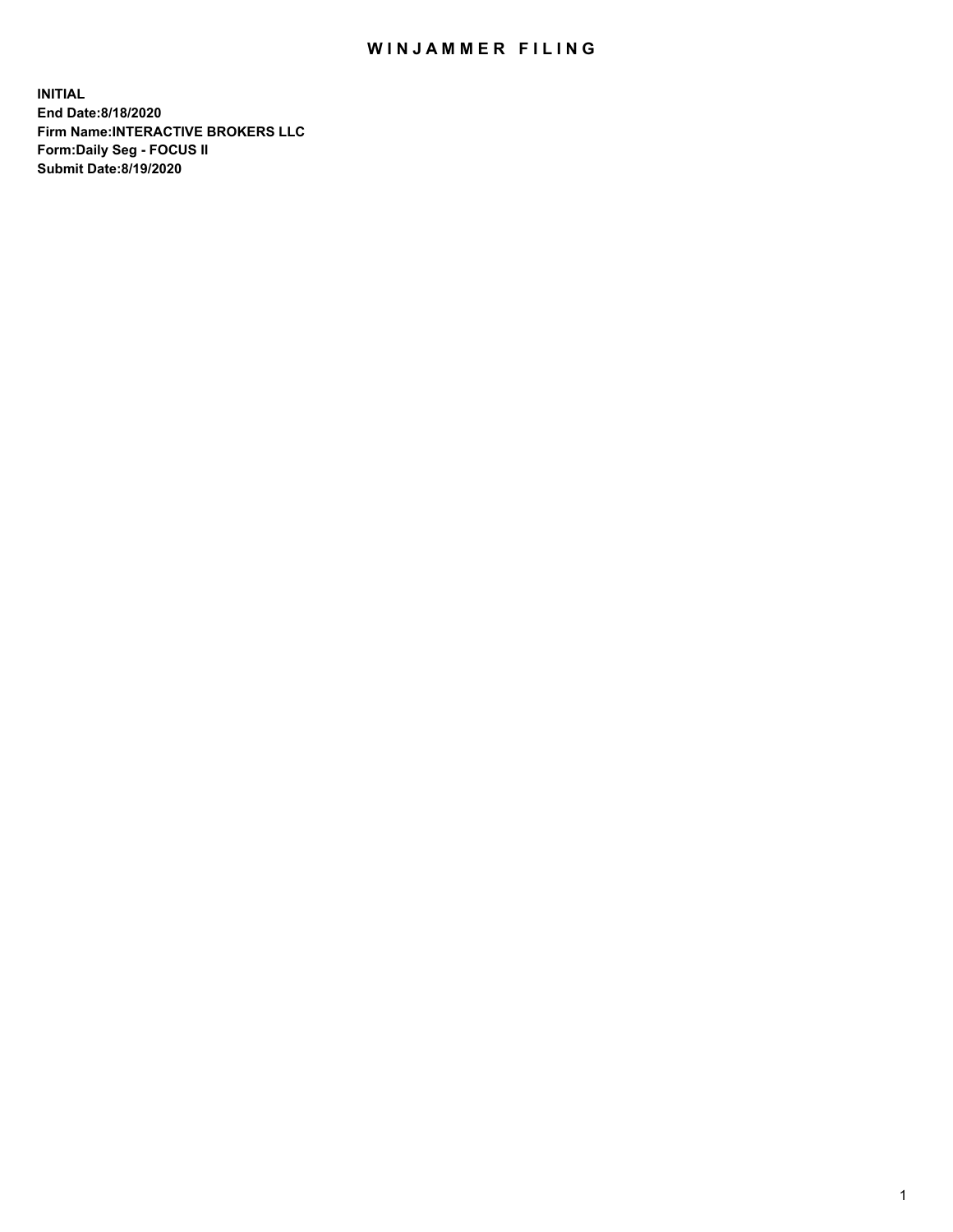**INITIAL End Date:8/18/2020 Firm Name:INTERACTIVE BROKERS LLC Form:Daily Seg - FOCUS II Submit Date:8/19/2020 Daily Segregation - Cover Page**

| Name of Company                                                                                                                                                                                                                                                                                                               | <b>INTERACTIVE BROKERS LLC</b>                                                   |
|-------------------------------------------------------------------------------------------------------------------------------------------------------------------------------------------------------------------------------------------------------------------------------------------------------------------------------|----------------------------------------------------------------------------------|
| <b>Contact Name</b>                                                                                                                                                                                                                                                                                                           | James Menicucci                                                                  |
| <b>Contact Phone Number</b>                                                                                                                                                                                                                                                                                                   | 203-618-8085                                                                     |
| <b>Contact Email Address</b>                                                                                                                                                                                                                                                                                                  | jmenicucci@interactivebrokers.c<br>om                                            |
| FCM's Customer Segregated Funds Residual Interest Target (choose one):<br>a. Minimum dollar amount: ; or<br>b. Minimum percentage of customer segregated funds required:% ; or<br>c. Dollar amount range between: and; or<br>d. Percentage range of customer segregated funds required between:% and%.                        | <u>0</u><br>$\overline{\mathbf{0}}$<br>155,000,000 245,000,000<br>0 <sub>0</sub> |
| FCM's Customer Secured Amount Funds Residual Interest Target (choose one):<br>a. Minimum dollar amount: ; or<br>b. Minimum percentage of customer secured funds required:%; or<br>c. Dollar amount range between: and; or<br>d. Percentage range of customer secured funds required between:% and%.                           | <u>0</u><br>$\overline{\mathbf{0}}$<br>80,000,000 120,000,000<br>0 <sub>0</sub>  |
| FCM's Cleared Swaps Customer Collateral Residual Interest Target (choose one):<br>a. Minimum dollar amount: ; or<br>b. Minimum percentage of cleared swaps customer collateral required:%; or<br>c. Dollar amount range between: and; or<br>d. Percentage range of cleared swaps customer collateral required between:% and%. | <u>0</u><br>$\underline{\mathbf{0}}$<br>0 <sub>0</sub><br>0 <sub>0</sub>         |

Attach supporting documents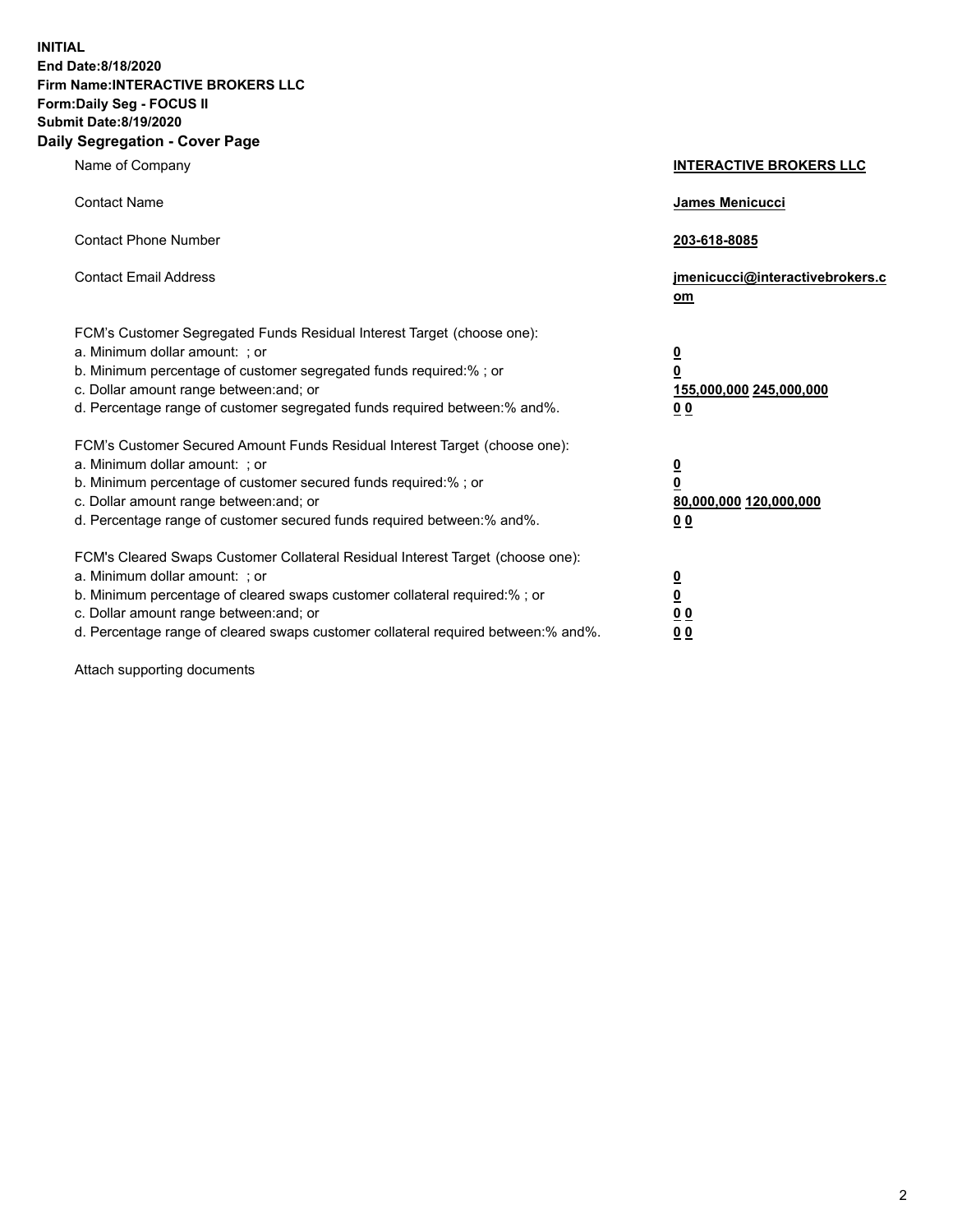**INITIAL End Date:8/18/2020 Firm Name:INTERACTIVE BROKERS LLC Form:Daily Seg - FOCUS II Submit Date:8/19/2020 Daily Segregation - Secured Amounts**

|     | Daily Segregation - Secured Amounts                                                         |                               |
|-----|---------------------------------------------------------------------------------------------|-------------------------------|
|     | Foreign Futures and Foreign Options Secured Amounts                                         |                               |
|     | Amount required to be set aside pursuant to law, rule or regulation of a foreign            | $0$ [7305]                    |
|     | government or a rule of a self-regulatory organization authorized thereunder                |                               |
| 1.  | Net ledger balance - Foreign Futures and Foreign Option Trading - All Customers             |                               |
|     | A. Cash                                                                                     | 626,802,386 [7315]            |
|     | B. Securities (at market)                                                                   | $0$ [7317]                    |
| 2.  | Net unrealized profit (loss) in open futures contracts traded on a foreign board of trade   | 3,304,197 [7325]              |
| 3.  | Exchange traded options                                                                     |                               |
|     | a. Market value of open option contracts purchased on a foreign board of trade              | 3,246,037 [7335]              |
|     | b. Market value of open contracts granted (sold) on a foreign board of trade                | -1,540,245 [7337]             |
| 4.  | Net equity (deficit) (add lines 1. 2. and 3.)                                               | 631,812,375 [7345]            |
| 5.  | Account liquidating to a deficit and account with a debit balances - gross amount           | 7,149 [7351]                  |
|     | Less: amount offset by customer owned securities                                            | 0 [7352] 7,149 [7354]         |
| 6.  | Amount required to be set aside as the secured amount - Net Liquidating Equity              |                               |
|     |                                                                                             | 631,819,524 [7355]            |
| 7.  | Method (add lines 4 and 5)                                                                  |                               |
|     | Greater of amount required to be set aside pursuant to foreign jurisdiction (above) or line | 631,819,524 [7360]            |
|     | 6.                                                                                          |                               |
|     | FUNDS DEPOSITED IN SEPARATE REGULATION 30.7 ACCOUNTS                                        |                               |
| 1.  | Cash in banks                                                                               |                               |
|     | A. Banks located in the United States                                                       | 124,682,545 [7500]            |
|     | B. Other banks qualified under Regulation 30.7                                              | 0 [7520] 124,682,545 [7530]   |
| 2.  | <b>Securities</b>                                                                           |                               |
|     | A. In safekeeping with banks located in the United States                                   | 479,915,800 [7540]            |
|     | B. In safekeeping with other banks qualified under Regulation 30.7                          | 0 [7560] 479,915,800 [7570]   |
| 3.  | Equities with registered futures commission merchants                                       |                               |
|     | A. Cash                                                                                     | $0$ [7580]                    |
|     | <b>B.</b> Securities                                                                        | $0$ [7590]                    |
|     | C. Unrealized gain (loss) on open futures contracts                                         | $0$ [7600]                    |
|     | D. Value of long option contracts                                                           | $0$ [7610]                    |
|     | E. Value of short option contracts                                                          | 0 [7615] 0 [7620]             |
| 4.  | Amounts held by clearing organizations of foreign boards of trade                           |                               |
|     | A. Cash                                                                                     | $0$ [7640]                    |
|     | <b>B.</b> Securities                                                                        | $0$ [7650]                    |
|     | C. Amount due to (from) clearing organization - daily variation                             | $0$ [7660]                    |
|     | D. Value of long option contracts                                                           | $0$ [7670]                    |
|     | E. Value of short option contracts                                                          | 0 [7675] 0 [7680]             |
| 5.  | Amounts held by members of foreign boards of trade                                          |                               |
|     | A. Cash                                                                                     | 141,235,607 [7700]            |
|     | <b>B.</b> Securities                                                                        | $0$ [7710]                    |
|     | C. Unrealized gain (loss) on open futures contracts                                         | 3,302,846 [7720]              |
|     | D. Value of long option contracts                                                           | 3,246,037 [7730]              |
|     | E. Value of short option contracts                                                          | -1,540,245 [7735] 146,244,245 |
|     |                                                                                             | $[7740]$                      |
| 6.  | Amounts with other depositories designated by a foreign board of trade                      | $0$ [7760]                    |
| 7.  | Segregated funds on hand                                                                    | $0$ [7765]                    |
| 8.  | Total funds in separate section 30.7 accounts                                               | 750,842,590 [7770]            |
| 9.  | Excess (deficiency) Set Aside for Secured Amount (subtract line 7 Secured Statement         | 119,023,066 [7380]            |
|     | Page 1 from Line 8)                                                                         |                               |
| 10. | Management Target Amount for Excess funds in separate section 30.7 accounts                 | 80,000,000 [7780]             |
| 11. | Excess (deficiency) funds in separate 30.7 accounts over (under) Management Target          | 39,023,066 [7785]             |
|     |                                                                                             |                               |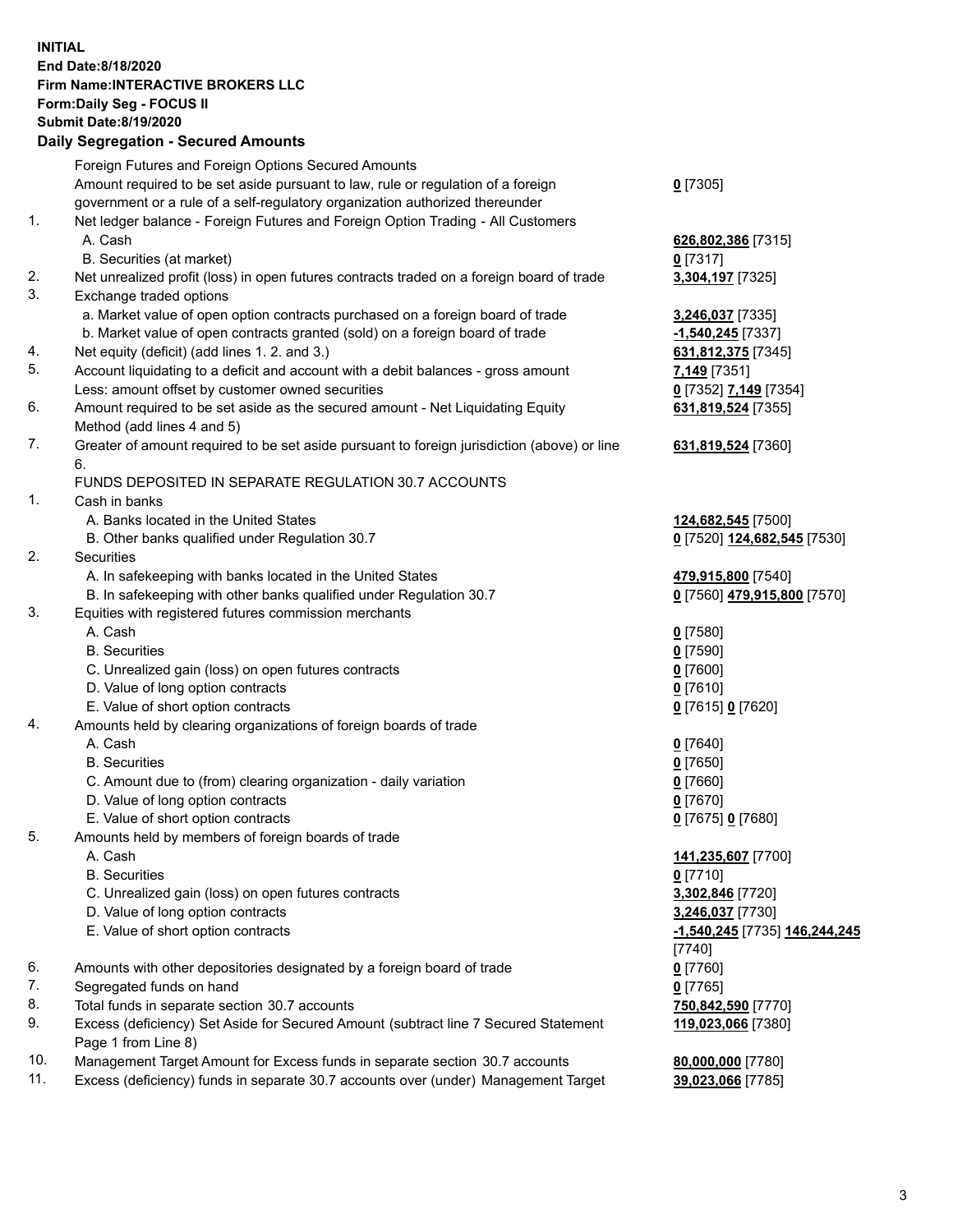**INITIAL End Date:8/18/2020 Firm Name:INTERACTIVE BROKERS LLC Form:Daily Seg - FOCUS II Submit Date:8/19/2020 Daily Segregation - Segregation Statement** SEGREGATION REQUIREMENTS(Section 4d(2) of the CEAct) 1. Net ledger balance A. Cash **5,458,727,500** [7010] B. Securities (at market) **0** [7020] 2. Net unrealized profit (loss) in open futures contracts traded on a contract market **146,682,867** [7030] 3. Exchange traded options A. Add market value of open option contracts purchased on a contract market **329,739,610** [7032] B. Deduct market value of open option contracts granted (sold) on a contract market **-270,907,757** [7033] 4. Net equity (deficit) (add lines 1, 2 and 3) **5,664,242,220** [7040] 5. Accounts liquidating to a deficit and accounts with debit balances - gross amount **6,160,139** [7045] Less: amount offset by customer securities **0** [7047] **6,160,139** [7050] 6. Amount required to be segregated (add lines 4 and 5) **5,670,402,359** [7060] FUNDS IN SEGREGATED ACCOUNTS 7. Deposited in segregated funds bank accounts A. Cash **1,311,486,156** [7070] B. Securities representing investments of customers' funds (at market) **2,452,261,695** [7080] C. Securities held for particular customers or option customers in lieu of cash (at market) **0** [7090] 8. Margins on deposit with derivatives clearing organizations of contract markets A. Cash **4,499,659** [7100] B. Securities representing investments of customers' funds (at market) **2,040,180,524** [7110] C. Securities held for particular customers or option customers in lieu of cash (at market) **0** [7120] 9. Net settlement from (to) derivatives clearing organizations of contract markets **7,300,176** [7130] 10. Exchange traded options A. Value of open long option contracts **329,571,499** [7132] B. Value of open short option contracts **-270,885,378** [7133] 11. Net equities with other FCMs A. Net liquidating equity **0** [7140] B. Securities representing investments of customers' funds (at market) **0** [7160] C. Securities held for particular customers or option customers in lieu of cash (at market) **0** [7170] 12. Segregated funds on hand **0** [7150] 13. Total amount in segregation (add lines 7 through 12) **5,874,414,331** [7180] 14. Excess (deficiency) funds in segregation (subtract line 6 from line 13) **204,011,972** [7190] 15. Management Target Amount for Excess funds in segregation **155,000,000** [7194]

16. Excess (deficiency) funds in segregation over (under) Management Target Amount Excess

**49,011,972** [7198]